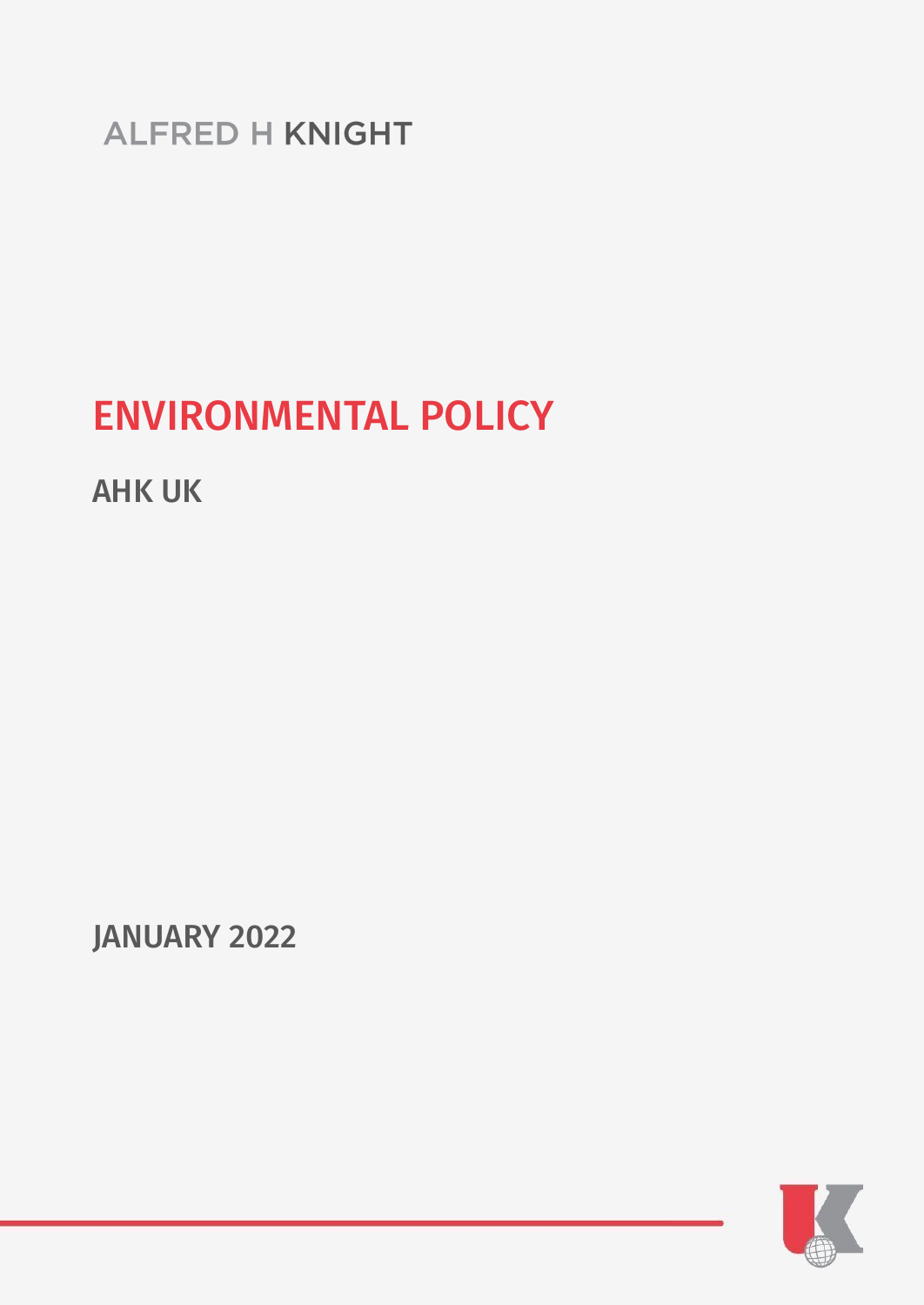#### **ALFRED H KNIGHT**

## VERSION CONTROL

| <b>Version</b> | Author       | Change | Date          |
|----------------|--------------|--------|---------------|
| 2.0            | Tony Tomkins | Review | November 2020 |
| 3.0            | Tony Tomkins | Review | January 2022  |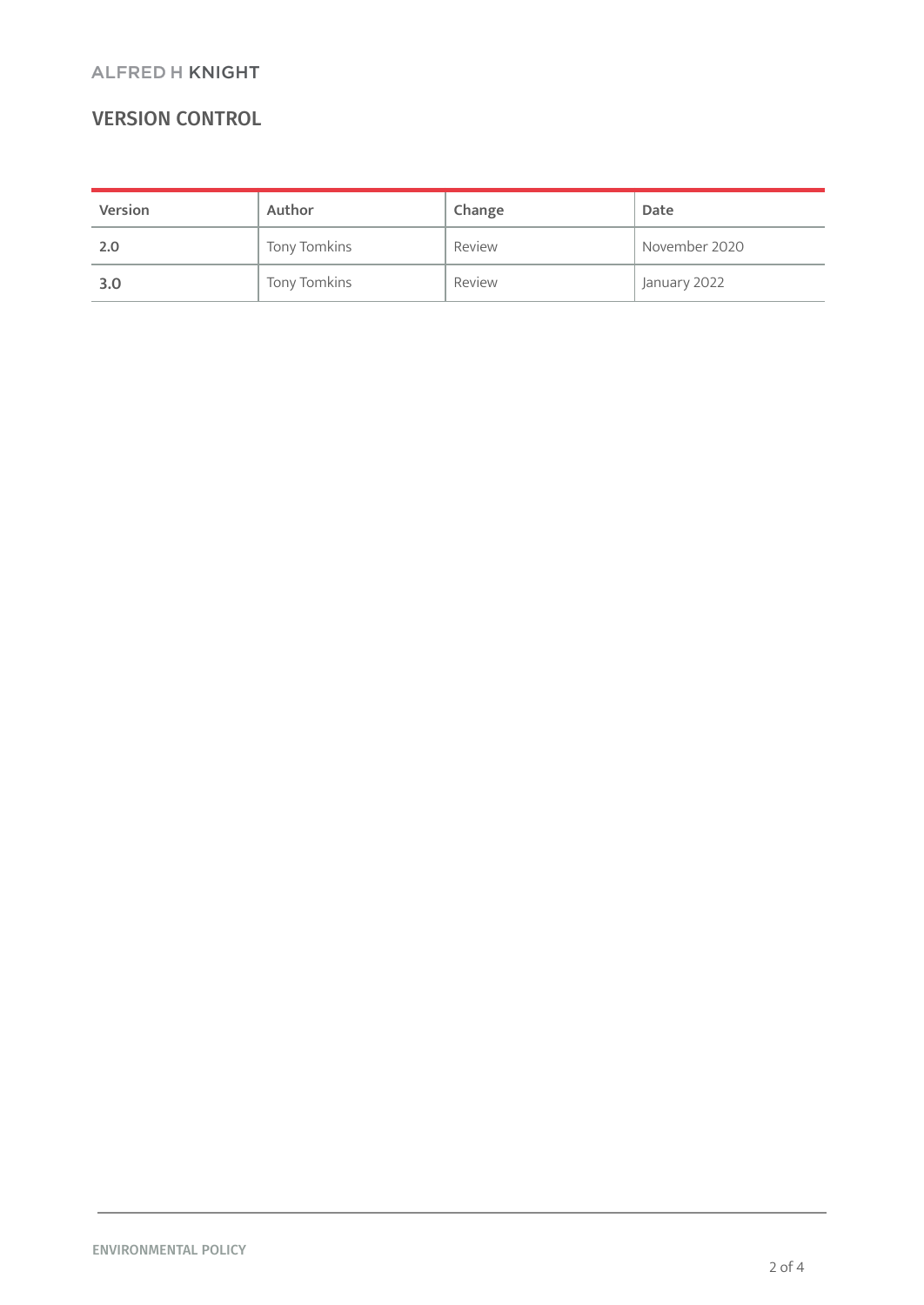## **CONTENTS**

[ENVIRONMENTAL](#page-3-0) POLICY STATEMENT **A**